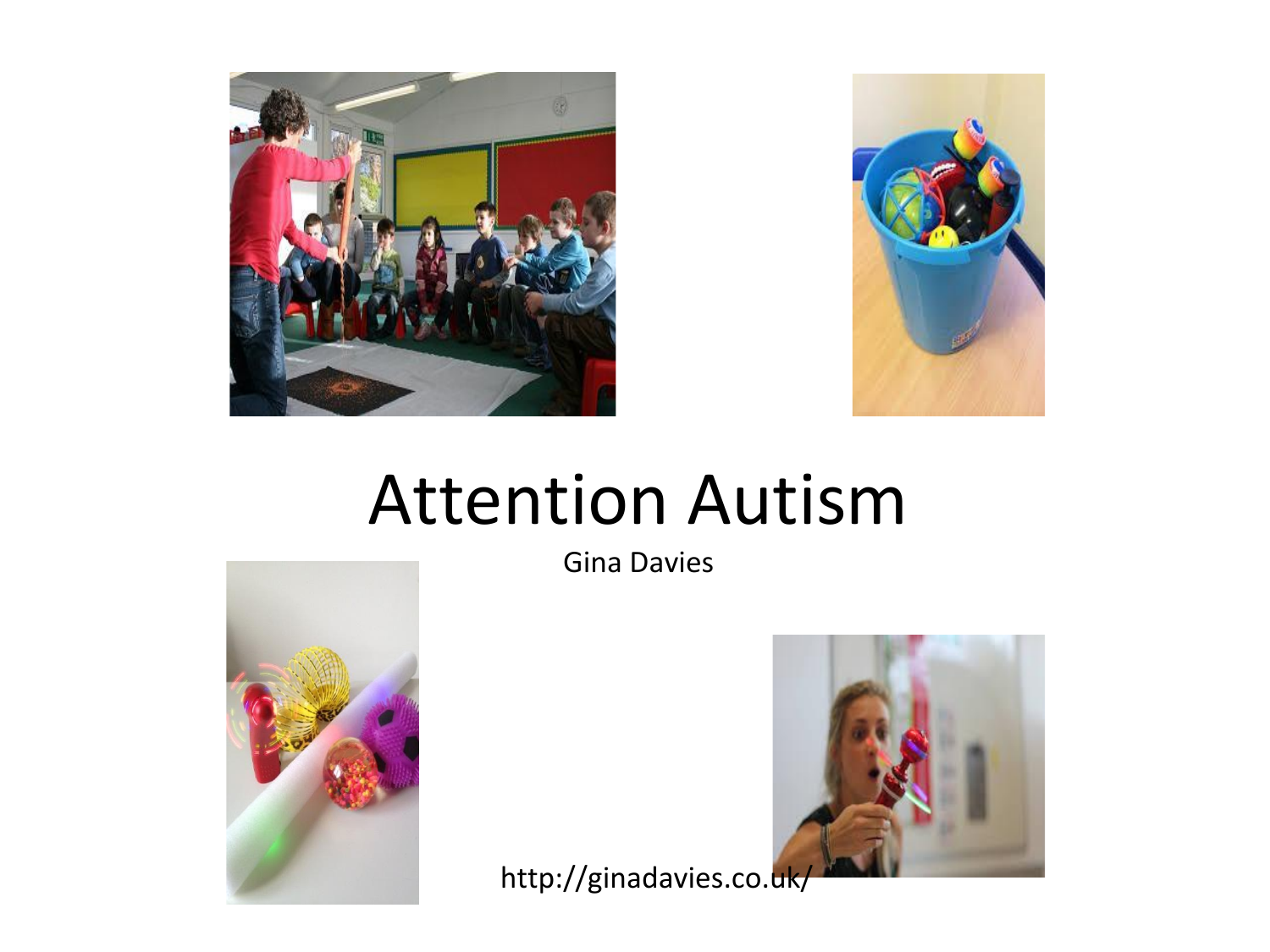### Attention Autism

- Offers an 'irresistible invitation to learn' activities need to be fun!
- Does your activity inspire the children's attention- do they WANT to attend to it?
- These types of activities give us something worth communicating about.
- Activities that are fun and involve laughter (and their learning points) are more easily remembered.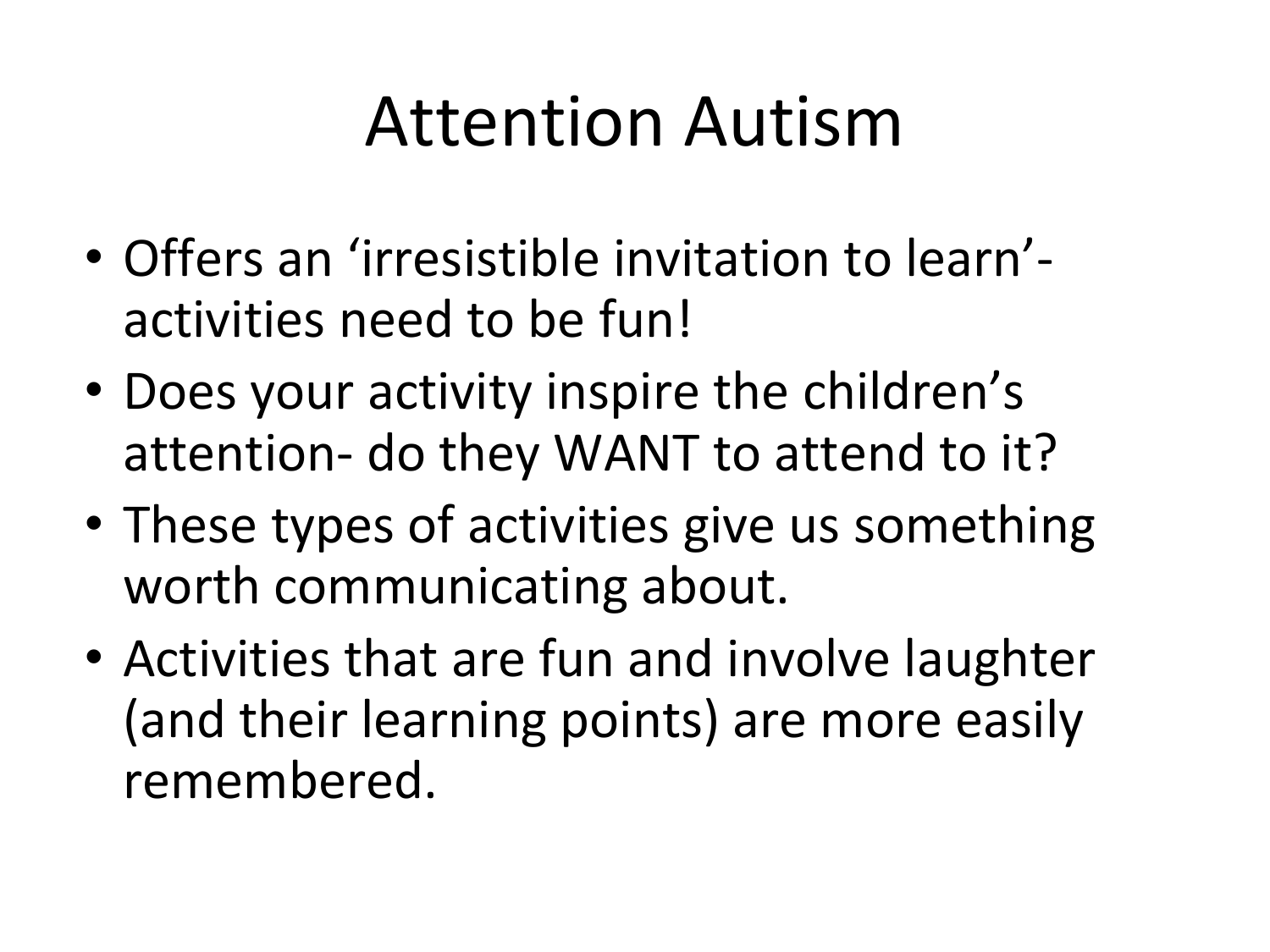- Children with autism may struggle to develop joint attention and to attend to something jointly with the adult in order to learn from it -We need to be teaching these skills.
- Typical methods of teaching:
- Circle time, or teacher talking at the front.
- Working at the desk, worksheets.
- All of these have an expectation to sit and comply, rather than the child wanting to join in – sitting will develop when the child sees something worth sitting for.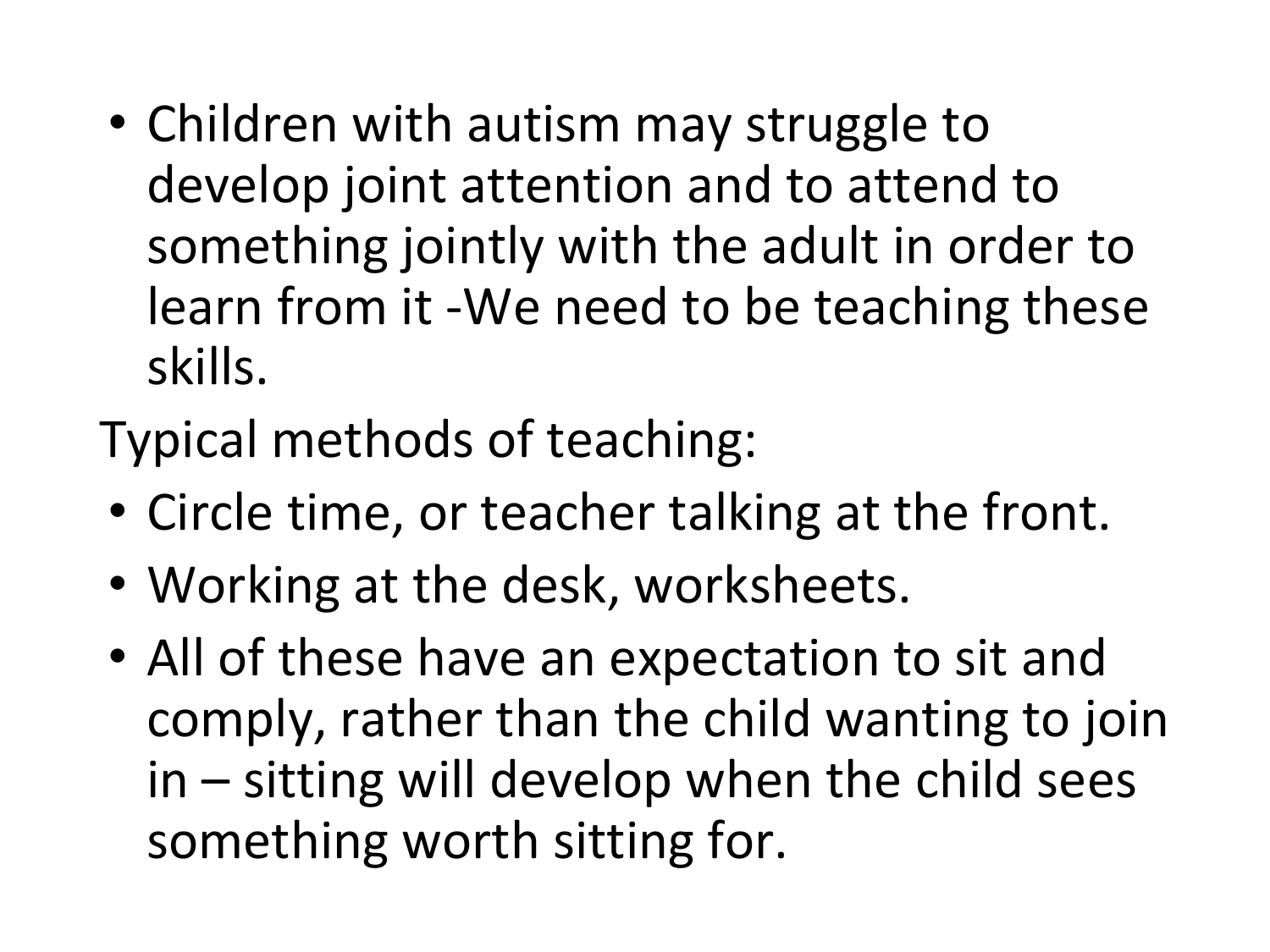# Strengths of ASD

- Memory for
- Things that interest them
- Experiences with emotional impact
- Physical and practical (need to practise what they've learned)
- Energy
- Logic, predictability, routine, structure.
- Visual skills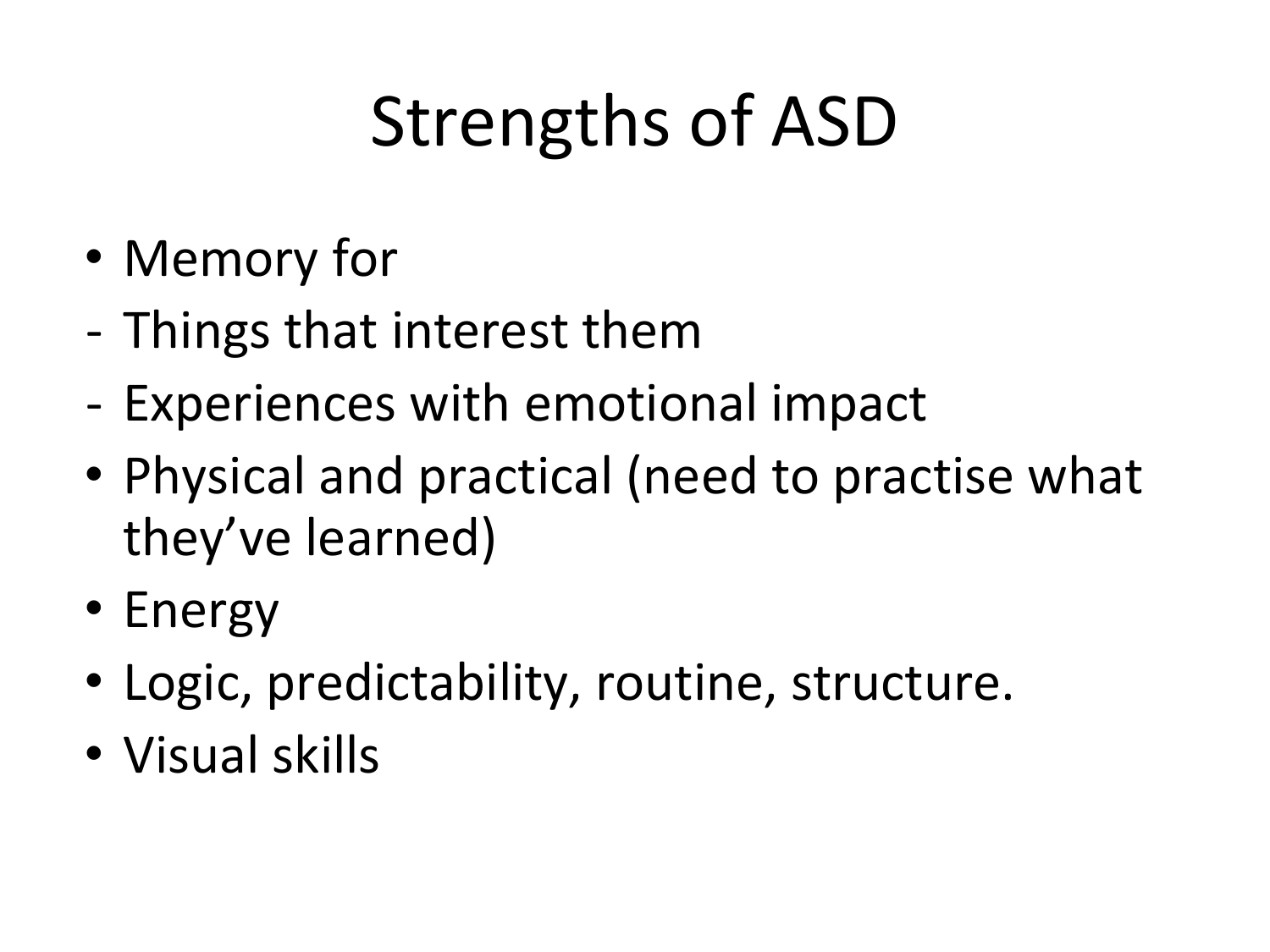#### https://www.youtube.com/watch?v=88oPmbE Dg-k

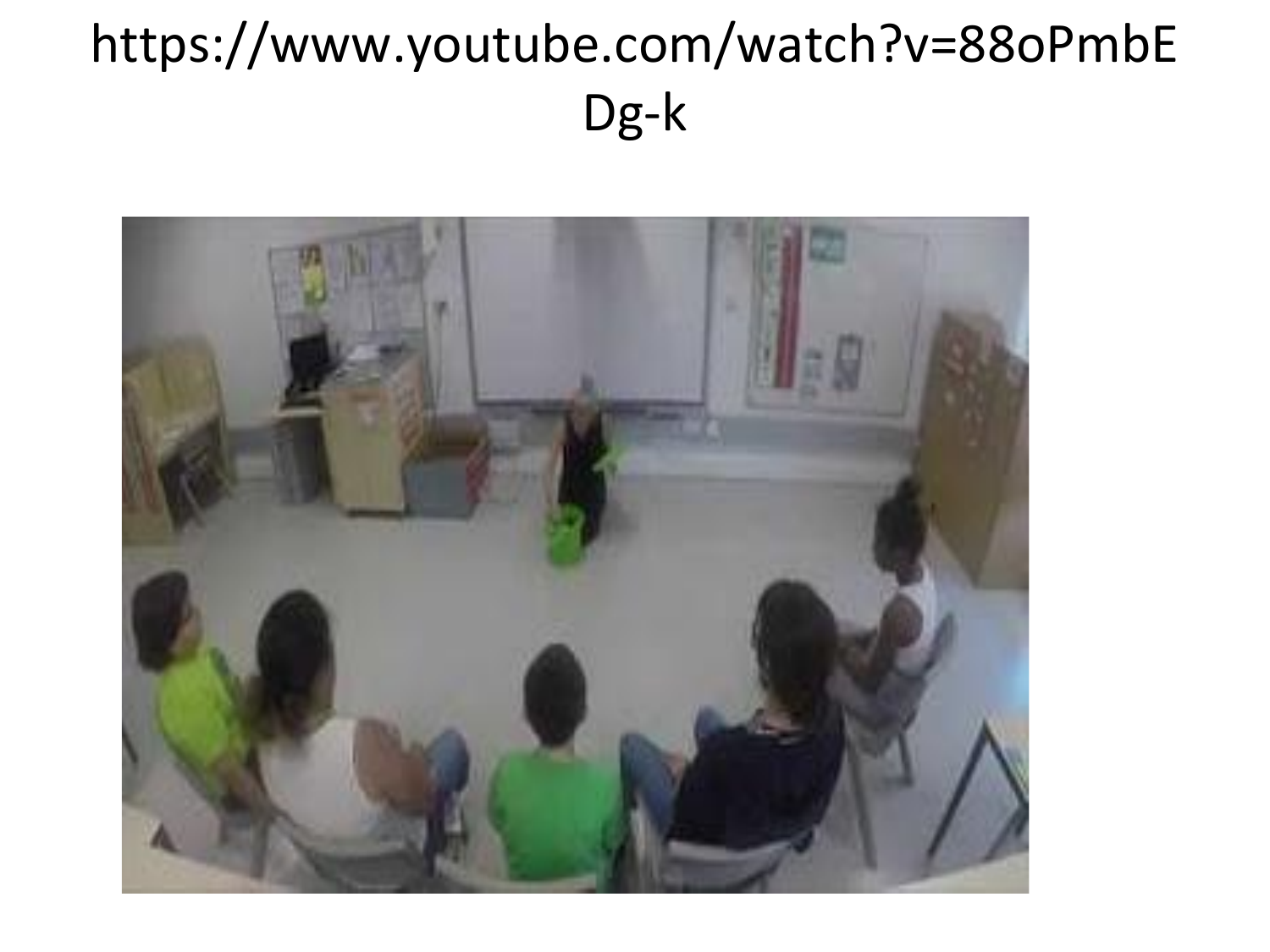### Attention Autism

- Stage 1- The bucket: Focus
- Stage 2- The attention builder: Sustain
- Stage 3- The interactive game: Shift
- Stage 4- The table activities: Transition

• Children arranged in group and adults amongst them (not behind them!) and acting as models.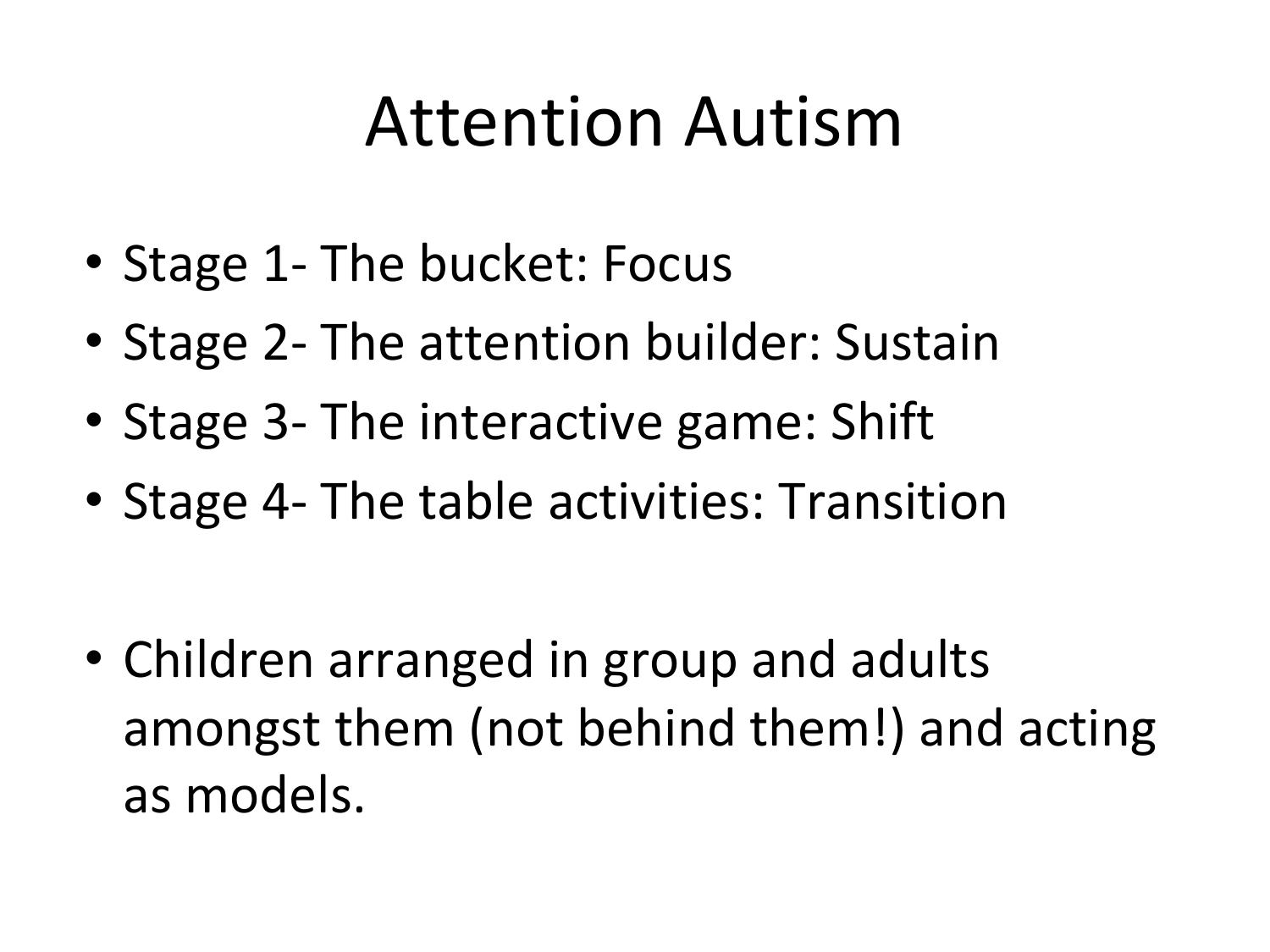# Use of white board

Use pictures to:

- Share the message clearly
- Lower anxiety
- Add structure
- Make it easy to take the risk and



• Drawing encourages attention and gives them time to process. They are trying to work out what you are drawing. Must be visible to the child as you draw.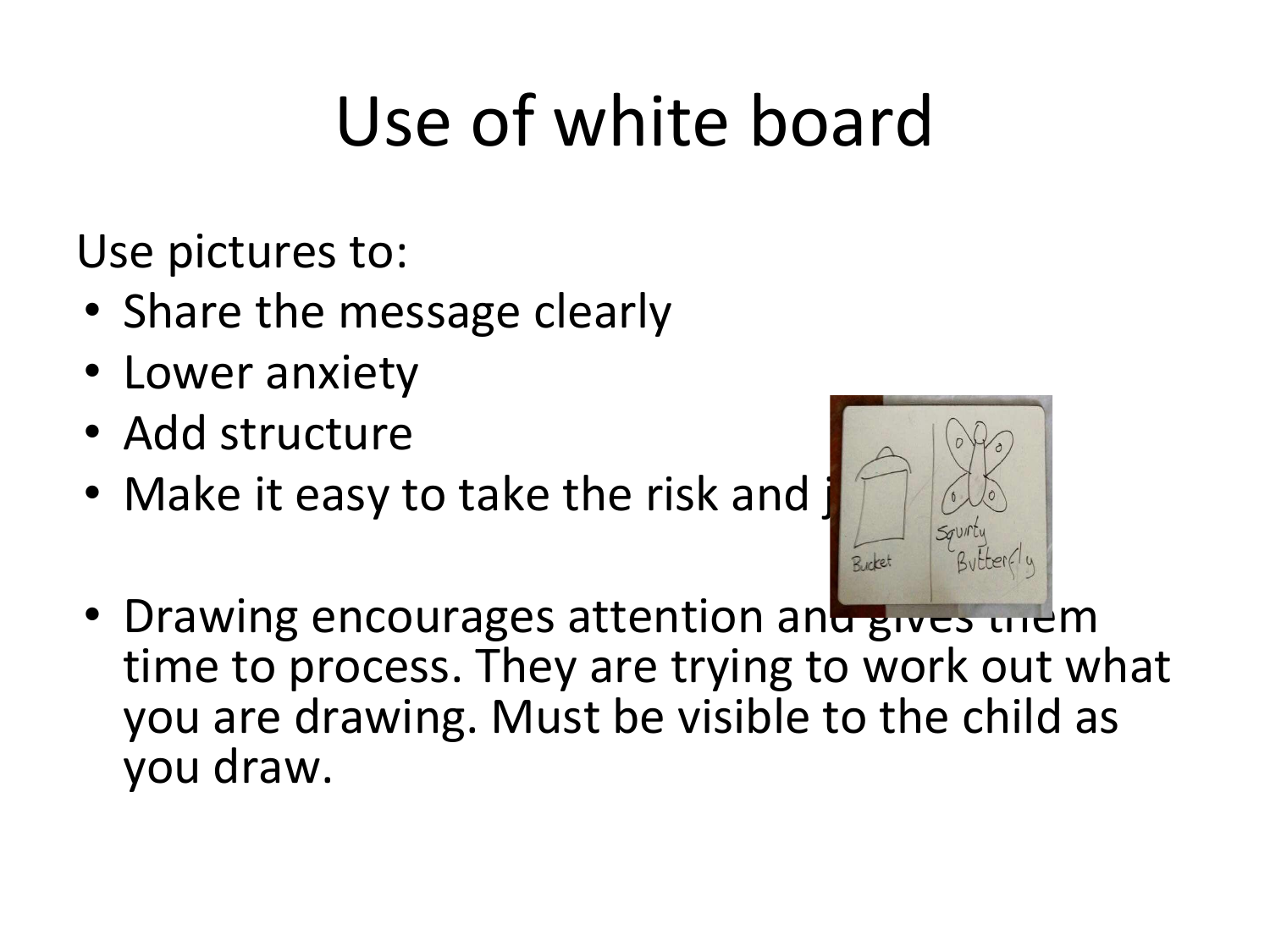## Stage 1: The attention bucket





Teaching a child how to focus their attention

The aims are for the child to:

- Focus their attention on the adult led agenda
- Engage their attention with enthusiasm
- Relax and enjoy these times
- To anticipate shared good times.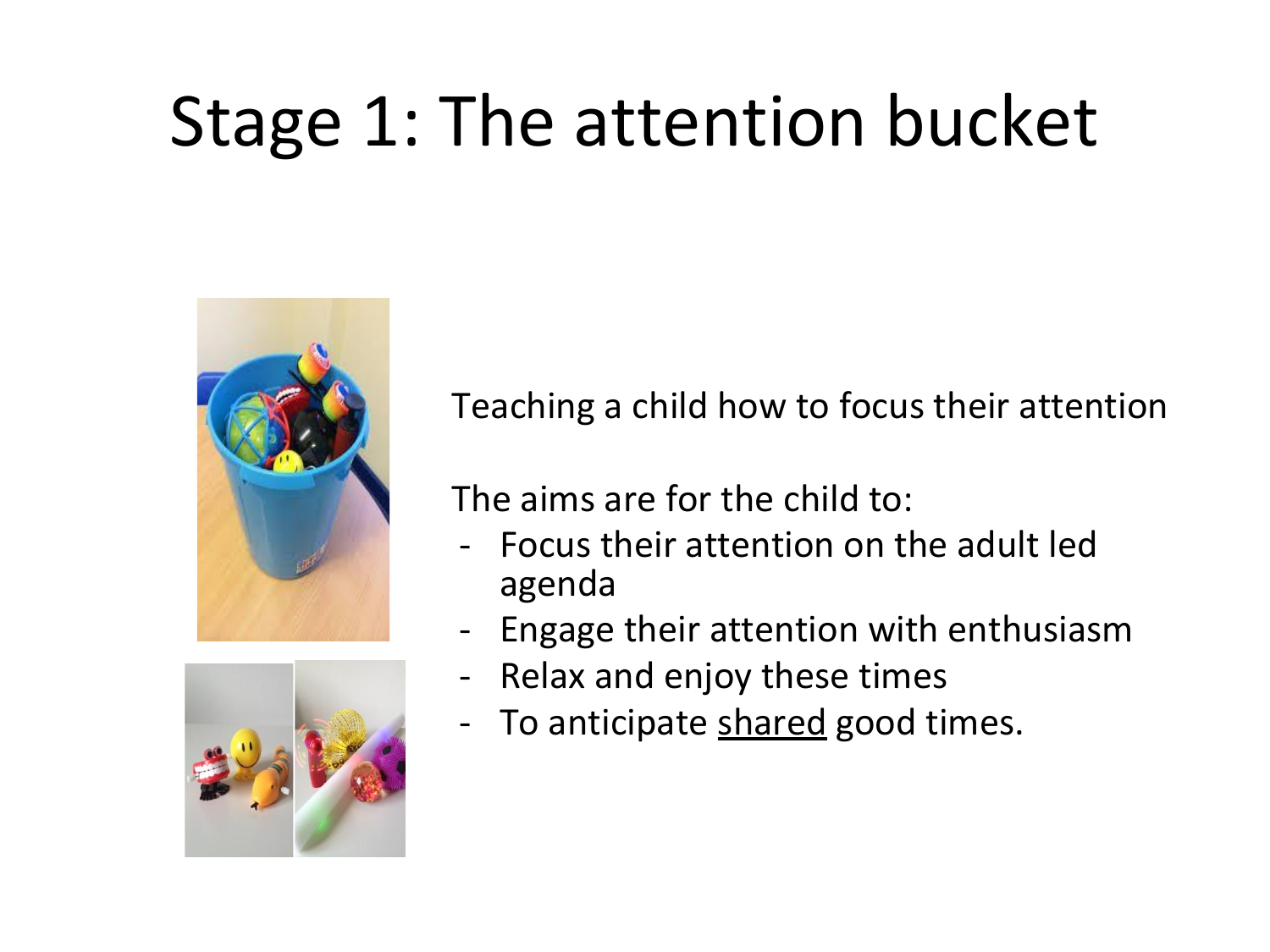### Setting up…



- Get the children to sit on chairs/stools/cushions. Ensure feet are firmly on the floor. No tables as these are barriers!
- Supporting adults to sit amongst the children (not behind them) and support children to stay seated throughout the bucket.
- Bucket with a <u>lid</u>- get one item out, close the lid, activate the item make it visually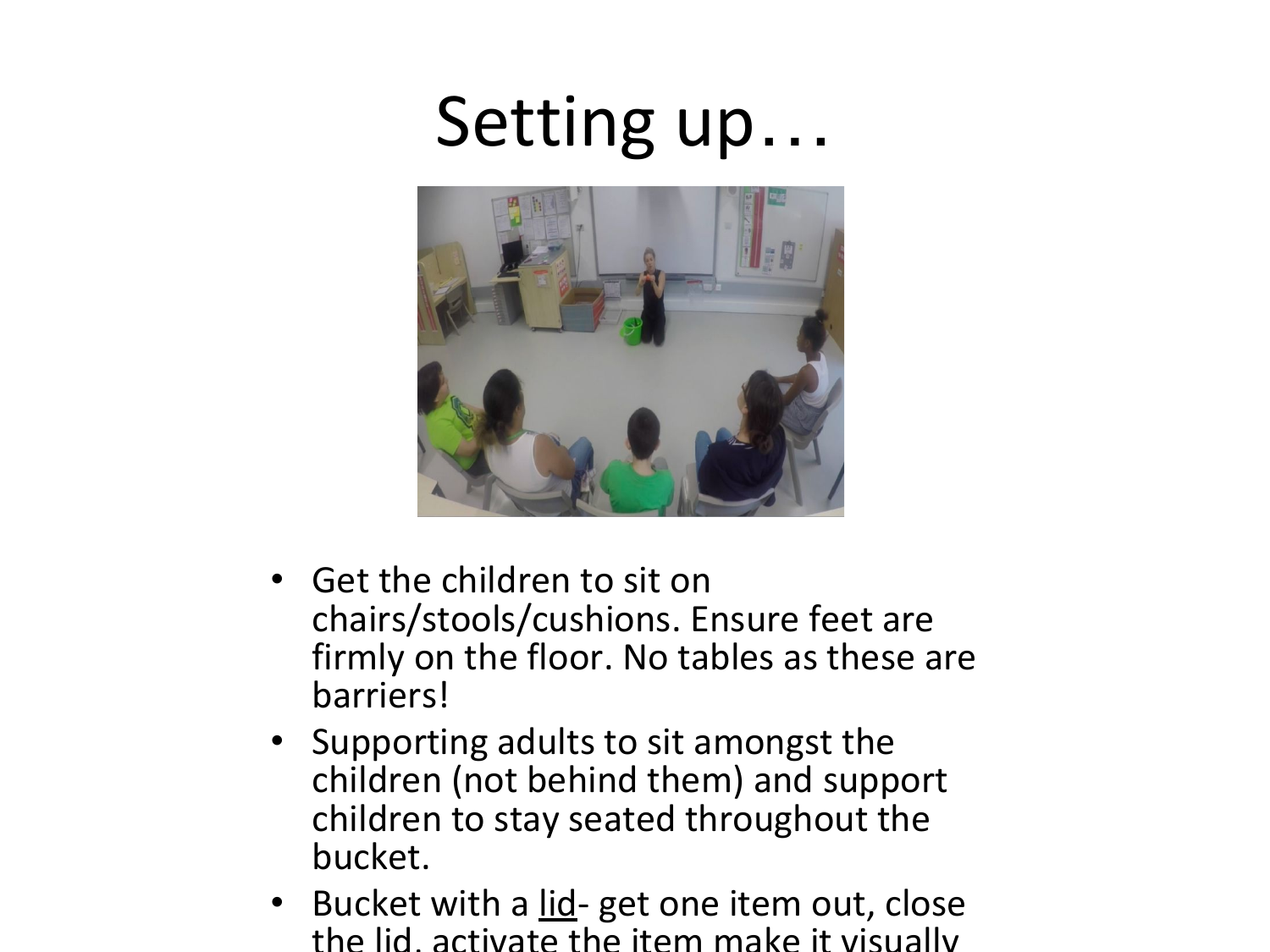- Sing at the beginning of the bucket only. The song can be anything, even raps.
- The children do not get a turn with the toys otherwise this shifts the attention and the others will want a turn. Reiterate this is 'Sarah's bucket.'
- Keep the pace quick.
- Adults need to take risks. We will make mistakes but this is ok! This should be modelled to the children e.g. 'I felt a bit scared but its ok I'm going to try'. If we don't feel comfortable then how do we expect the children to. Turn up and keep trying!!
- If you are in the room; you are taking part (with all of the activity).
- It needs to be the whole group together, if one child/adult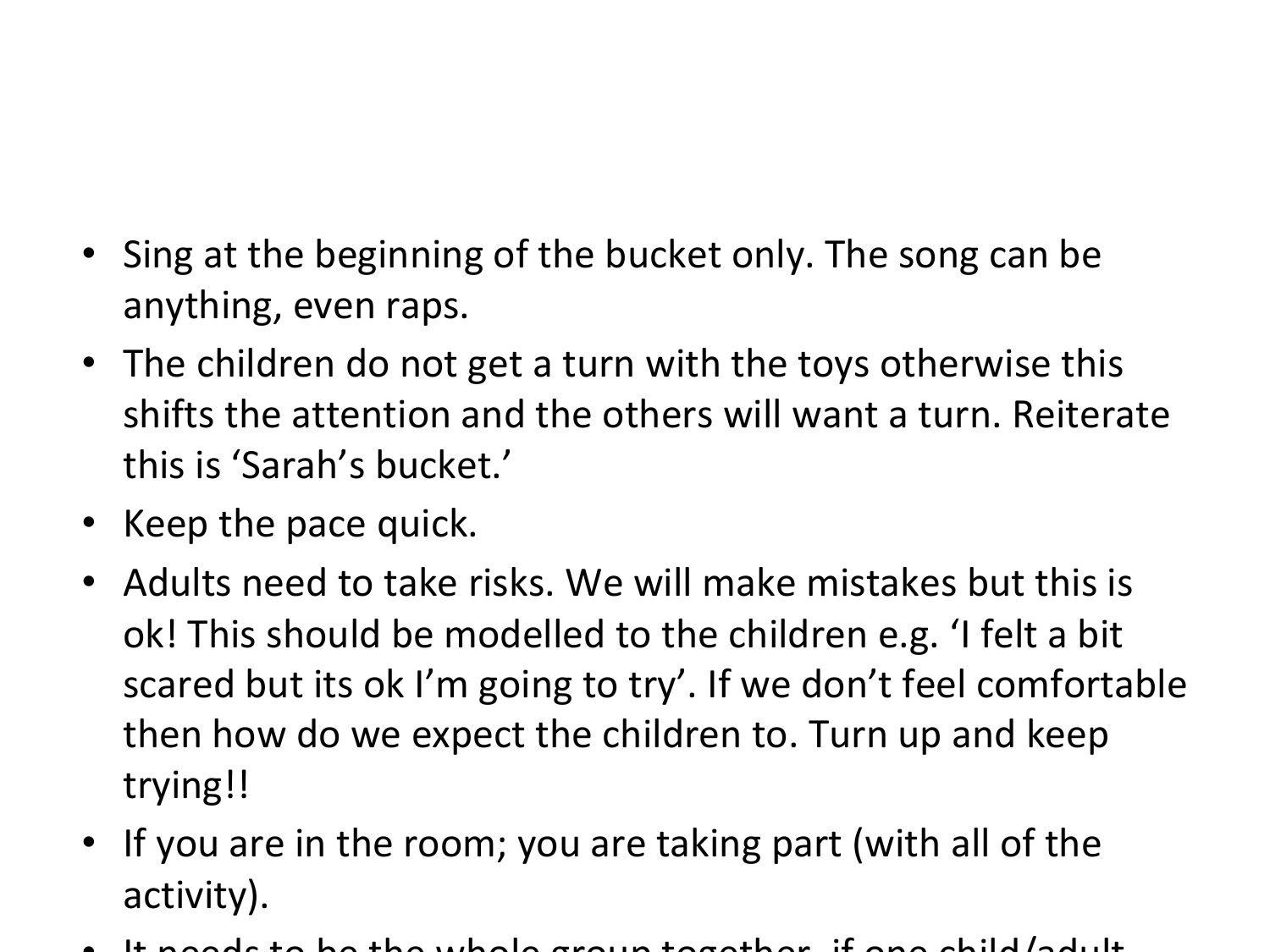## General advice

- This is a learned skill- it does take time to teach!! It may not be easy for the children/staff initially. Perseverance is the key.
- Do not use verbal prompts e.g. 'sitting/looking'. Prompt non verbally
- Make sure you position yourself a good distance from the children as this shows that it is 'your bucket.' Sit even further away if they are an anxious group.
- Put the item in the centre area for whole group to see at the same time- it should be a shared experience.
- Usually movement items are most engaging, things they can watch and track.
- Keep the toys novel and rotate very regularly.
- Do not rush- take your time. Use lots of facial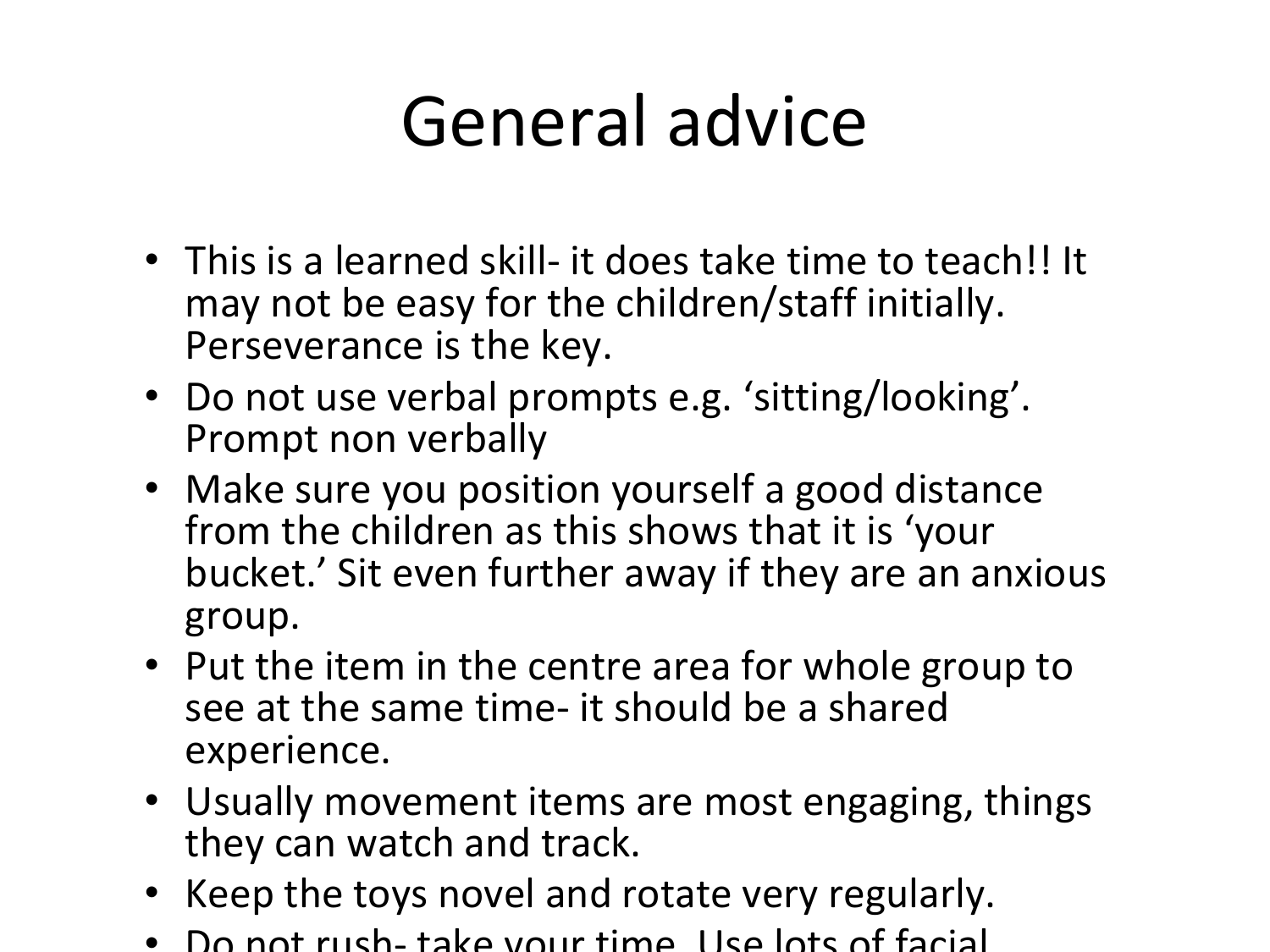# The role of the supporting adult

- This is a vital role and involves participation! All supporting adults must be completely on board with the approach to ensure success.
- Their main role is modelling good attention. If the child gets up, the assistant must be boring and bring them back, whilst continuing to look at the activity.
- For those children who will wander, sit them between two adults.
- It's ok for a highly anxious child to sit slightly away from the others. Just remove anything else motivating from the room and ensure the supporting adults are not motivating. The contract of motivating adults are not motivating. The contract of motivating  $\alpha$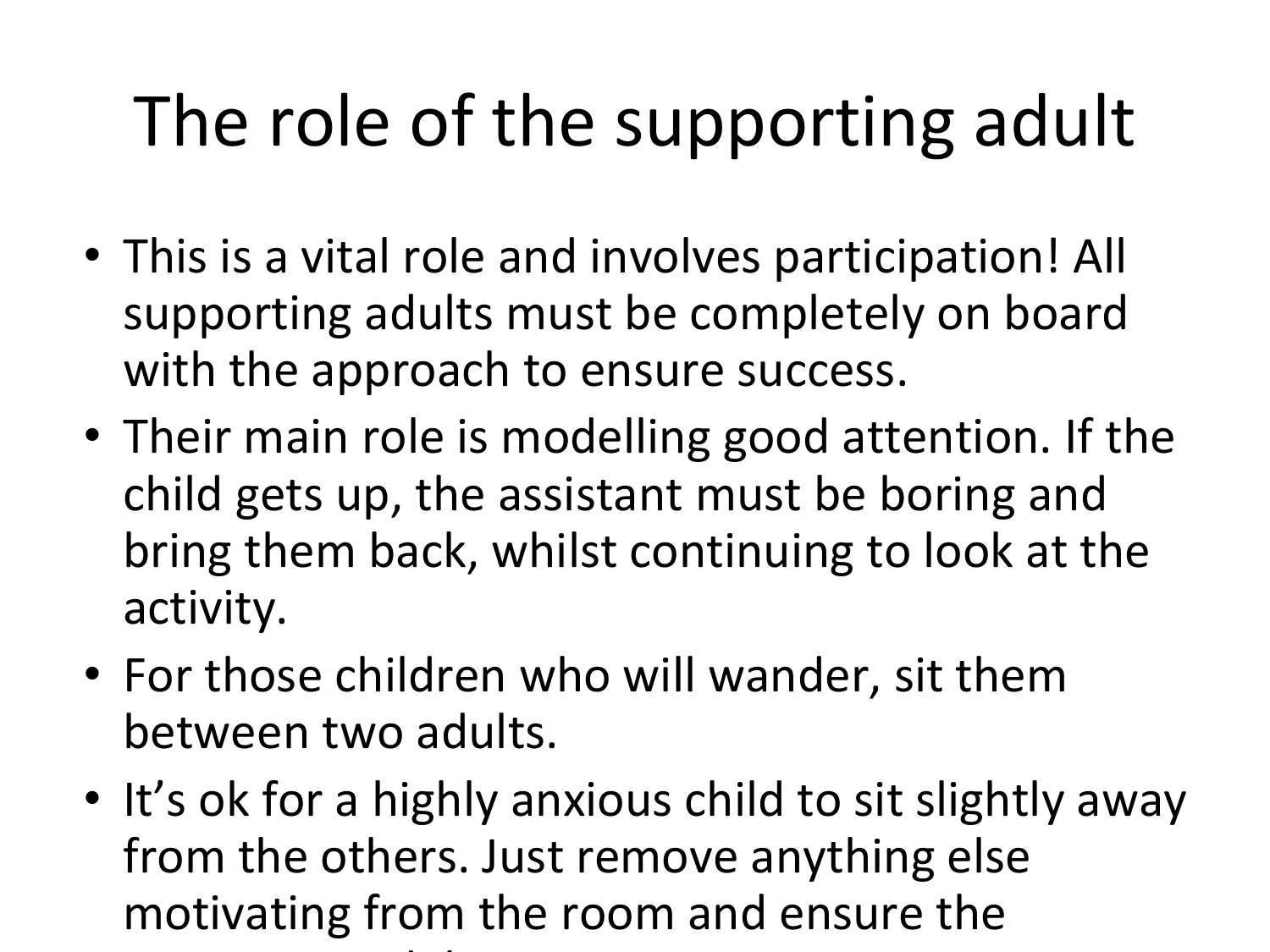### Your turn…

You will need (in small groups):

• 1 bucket with lid and contents.

• Take it in turns to be the leading adult.

• Others can be the supporting adults, or watching children.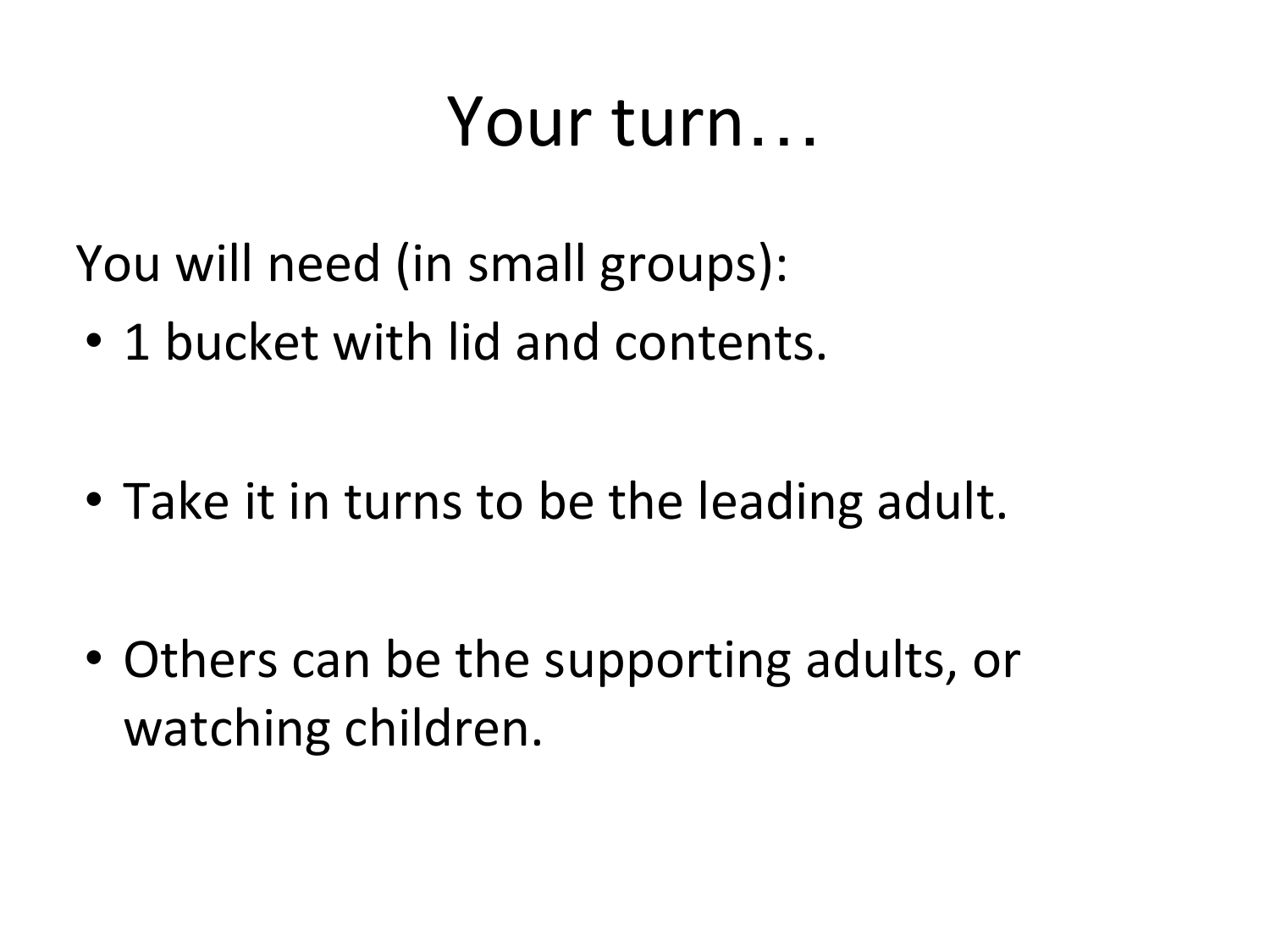# Stage 2: The attention builder

- Offer an activity that has a sequence building to a fantastic experience.
- Sustained attention to one activity for a few minutes.
- Need to be creative!!
- It must be:
- Highly visual activities
- Highly appealing activiti
- The only thing available
- Delivered on the adult a
- Make it worth watching

[https://www.facebook.com/search/top/?q=gina%20davies%](https://www.facebook.com/search/top/?q=gina%20davies%20autism%20centre) [20autism%20centre](https://www.facebook.com/search/top/?q=gina%20davies%20autism%20centre)

[https://www.facebook.com/ginadaviesautism/videos/70975](https://www.facebook.com/ginadaviesautism/videos/709756395825186/)

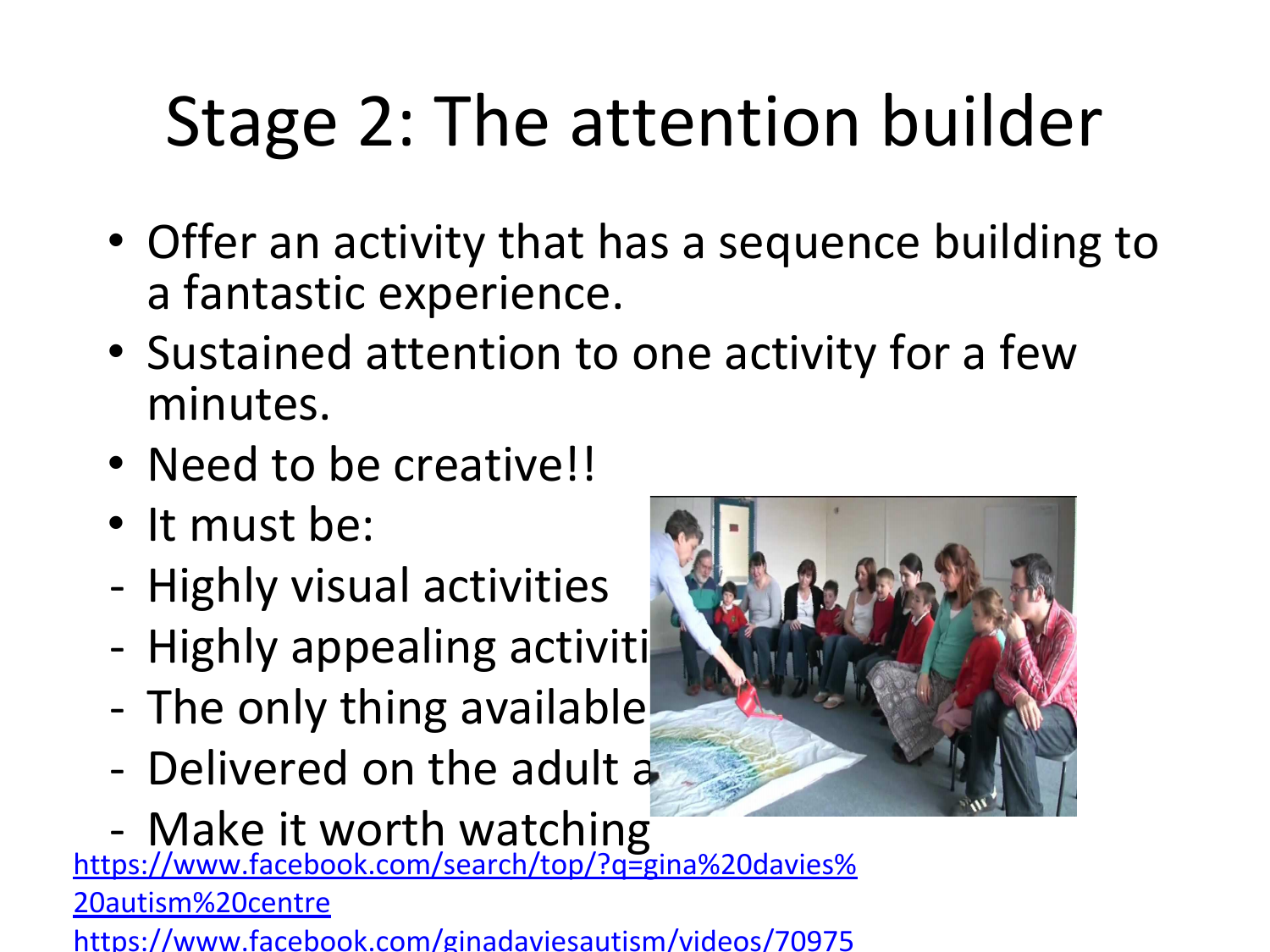- Bucket first then attention builder.
- It needs structure- lay out the equipment, do the sequence, pack away the equipment.
- Put the equipment in see through containers to support anticipation.
- Organise everything before you start (do not get up and leave during your activity otherwise it demonstrates getting up and leaving which the children will then do).
- Work from right to left (this will be the child's left to right as in reading).
- Work from top to bottom.
- Make sure everything is visual to the children.
- Stay on task even if interrupted by child/adult, must keep going. (put a do not disturb note on classroom door).
- You need to be convincing that you like what you're doing.
- Keep it simple.
- Check the background- use a white shower curtain as a contrast or black cement mixer.
- Avoid obsessions.
- Go for things children love.
- If it goes wrong don't worry, just keep going, make a joke of it.
- Don't rush the activities.
- Can contain curriculum learning.
- Clearing up is part of the activity!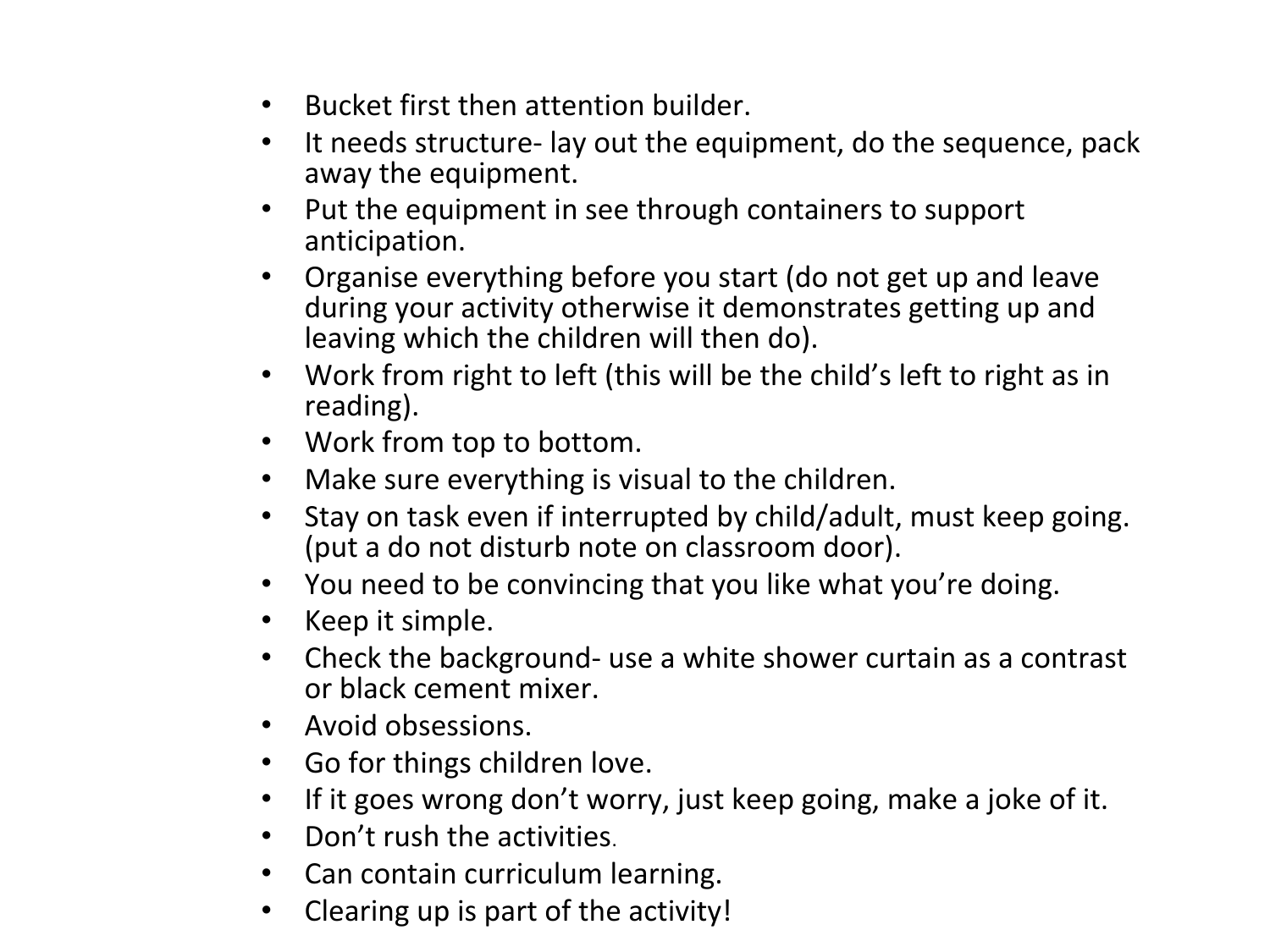## Stage 3: Turn taking



- Shifting their attention to their own individual participation and then back to the group.
- Sharing is difficult, it is a complex social skill- Typically developing children will share to please others, to be part of the group, they know there might be a benefit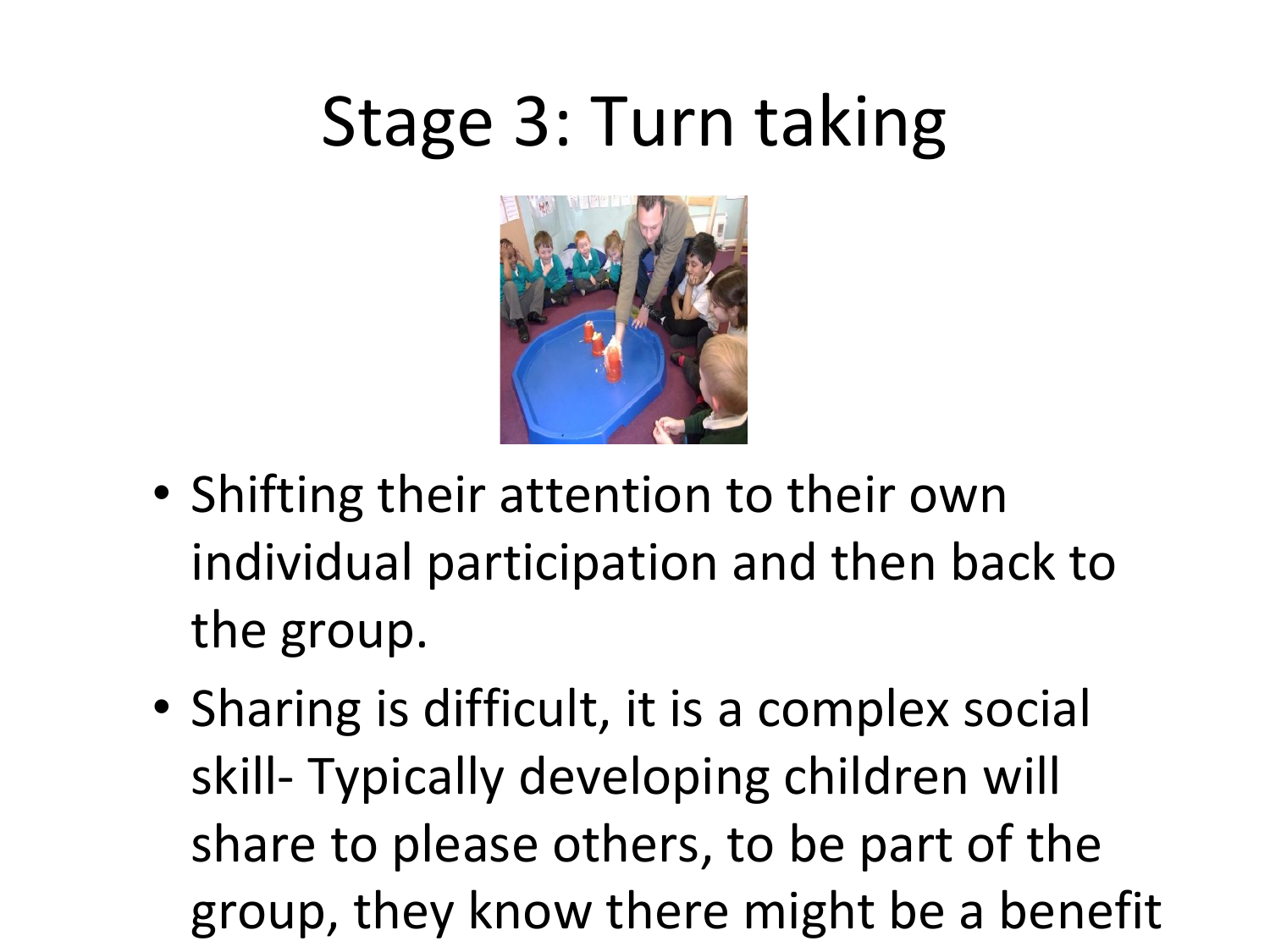- Supporting adults always gets a turn first so that the activity can be modelled.
- The leading adult will invite the individual child to the front to have a go at the activity.
- Start by offering the invitation close up to the child, gradually get further away use an open stretched arm.
- Minimise prompting- aim for the child to accept the invitation move to the right place and the reseat themselves independently.
- Avoid predictable patterns of turn taking- you can use it as an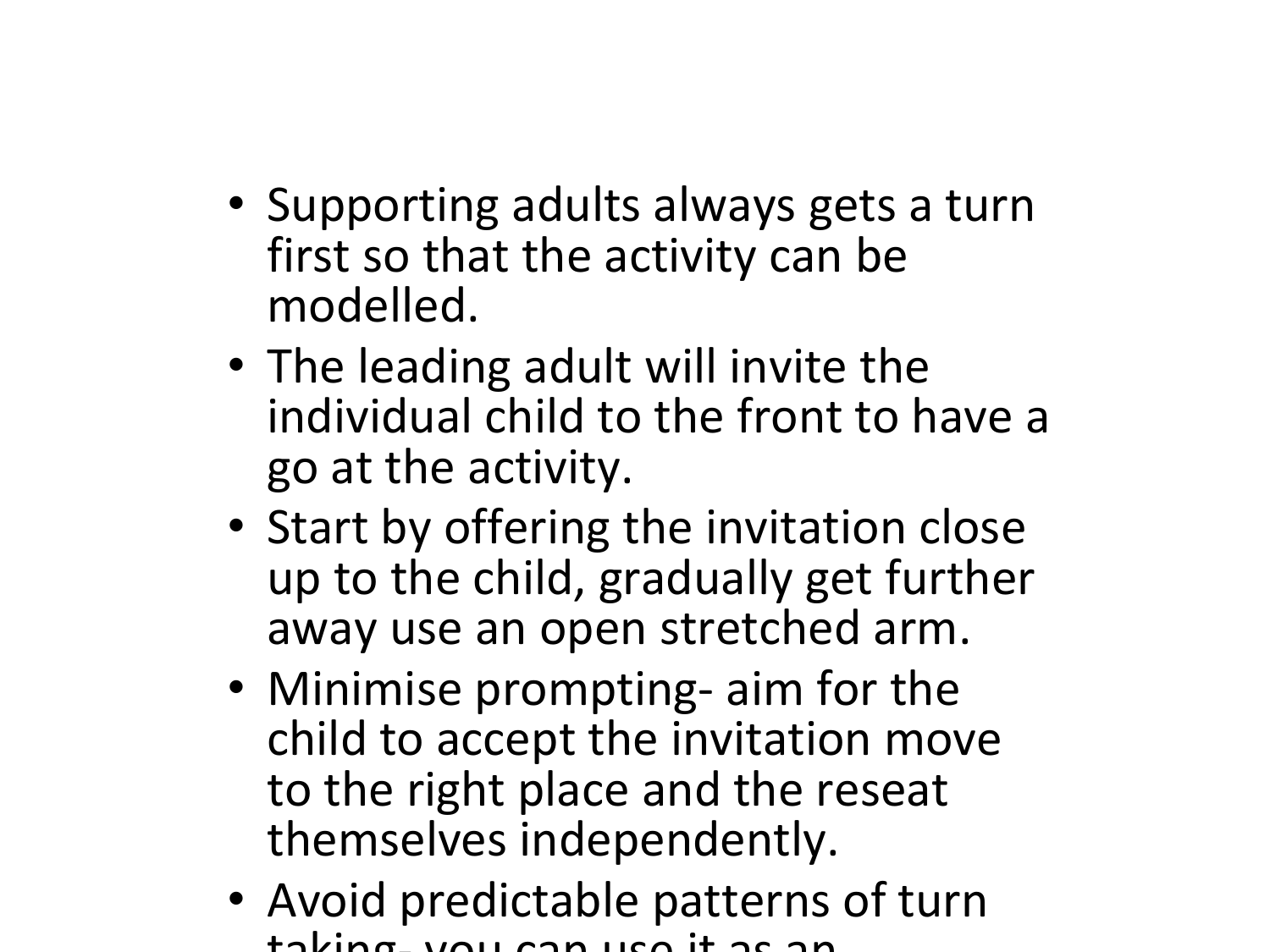- Remember the child can only process one source of input at a time and this needs to be you and your activity!
- Use random turn taking- need to teach the children that they may not always get a turn. Model the disappointment through the leading adult and supporting adult. Always address the supporting adult so that you don't increase the child's upset e.g. 'Oh I know its disappointing, I really wanted a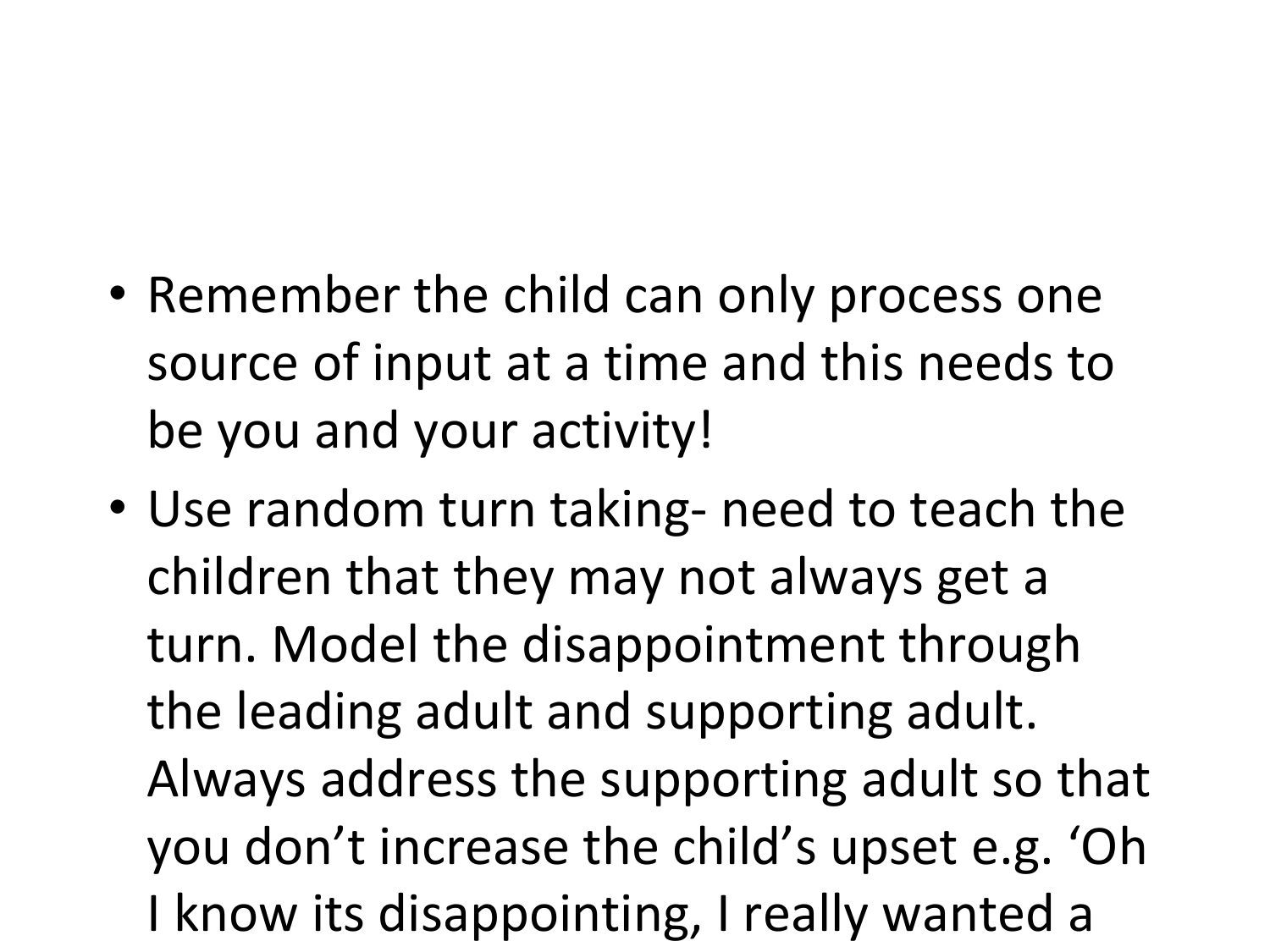# Stage 4: Table activity and transition

- Focusing attention in a group to watch a demonstration (can be a stage 2 activity they then copy)
- Making a transition
- Focusing attention for an individual task
- Returning to the group
- Focus attention for the celebration/review.
- Need a clear route to the table
- Child can sit and stand at the table.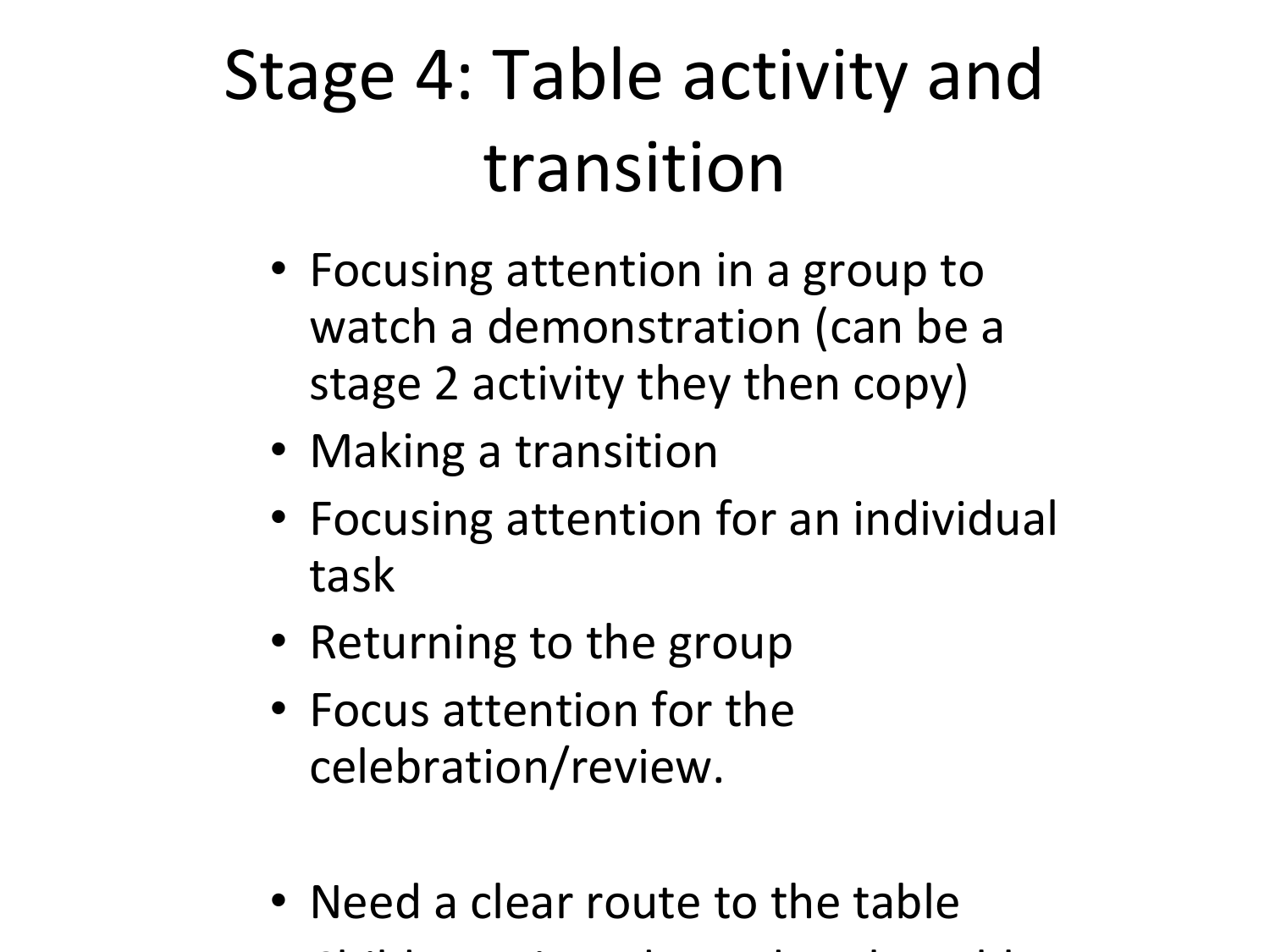- Every child and supporting adult has a kit of their own. The kit should be in a box.
- Adult demonstrates activity.
- Supporting adult to take first turn to take kit and go to table as a model.
- Child puts finished work into tray and takes back to leading adult ensuring that everything is tidied up.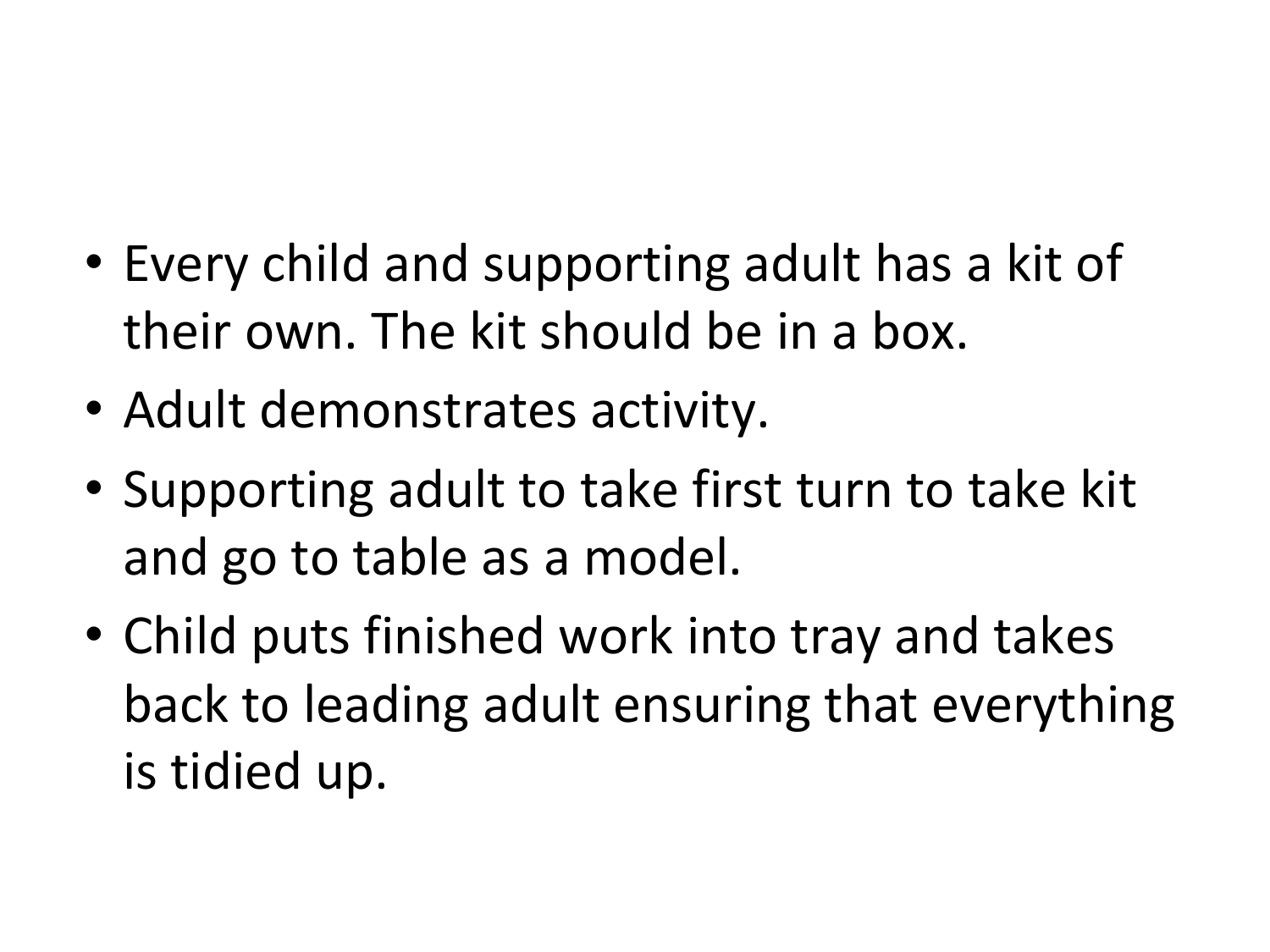### To make this activity harder…

- Start with every child has their own kit with everything they need.
- As a next step, one element is shared e.g. one box of lentils but everyone has their own cup and bottle.
- Finally, activities where all the equipment is shared or used collaboratively. This is definitely the hardest and hardest and hardest and hardest and hardest and hardest and hardest and hardest and
	-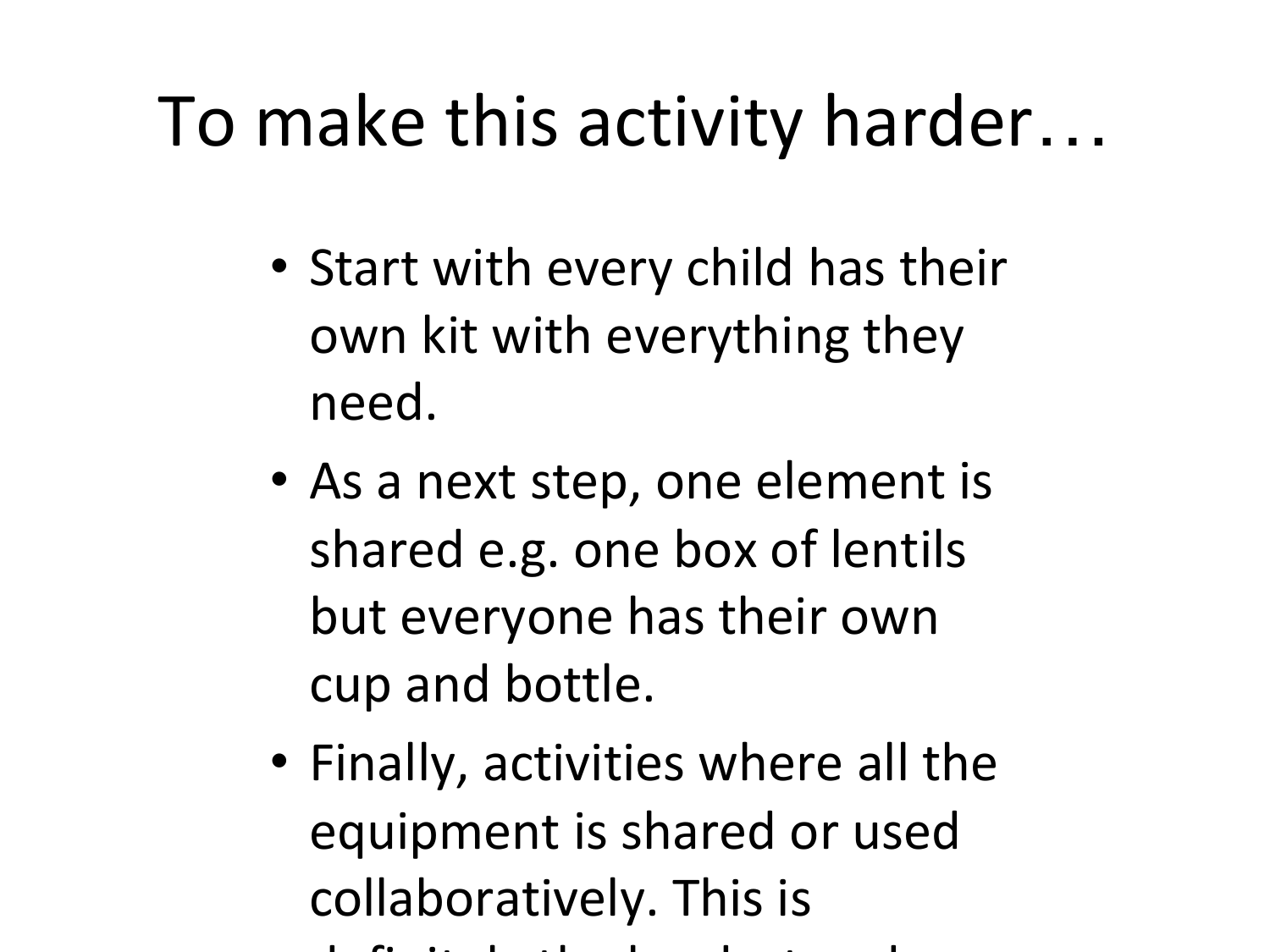### Attention targets

E.g.

- Attention focused when in a group
- Attention for adult led agenda
- Attention shared with leading adult/supporting adult/peer
- Attention sustained for 2 mins
- Attention sustained for 5-10 mins
- Attention shifted and focused with adult support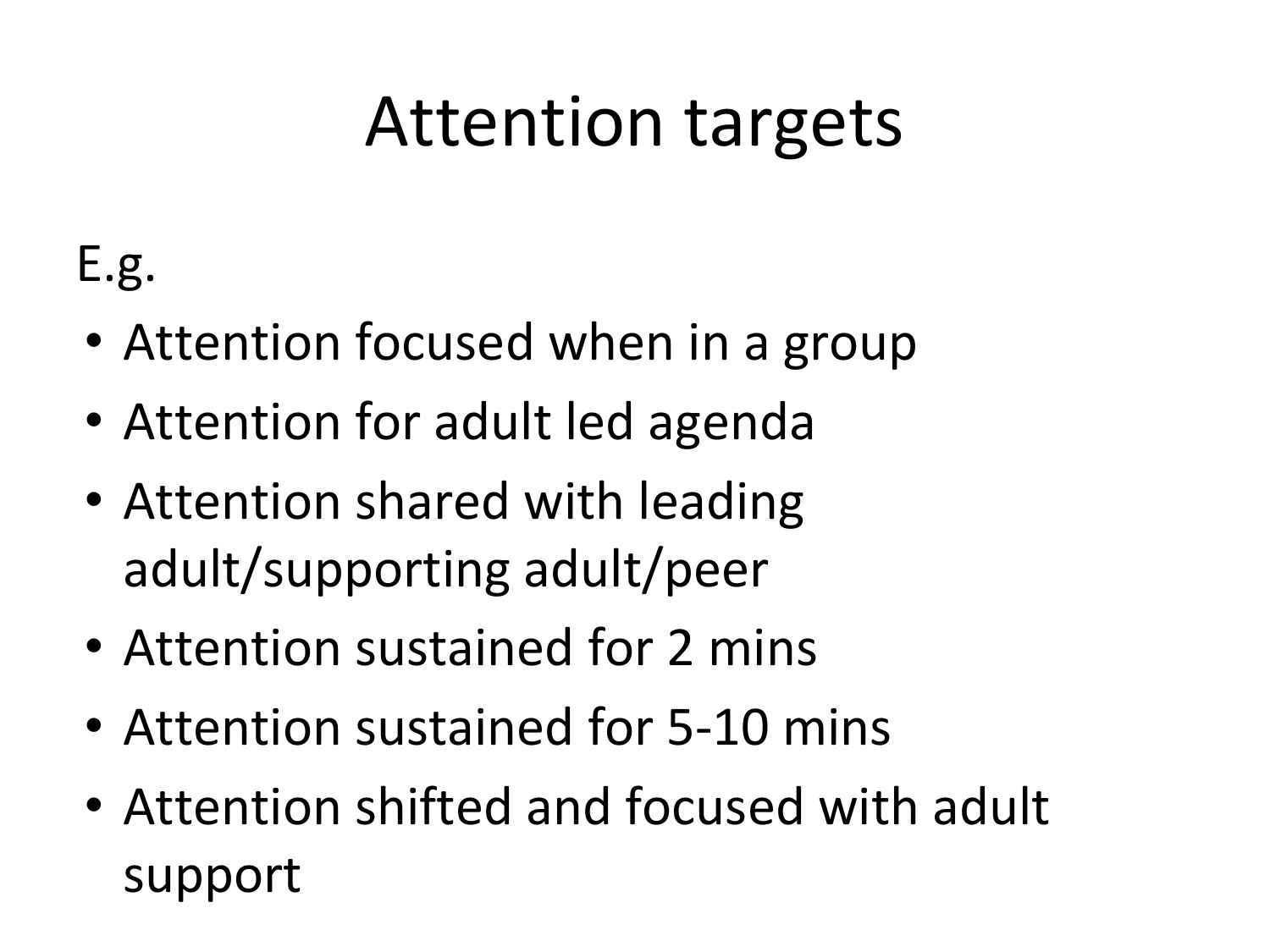## Communication targets

Non verbal/body language signals for:

- Focused attention
- Anticipation
- More/repetition
- Enjoyment

Teaching of understanding in context

- Core vocabulary
- Concepts e.g. colour, shape, length
- Phrases

Expressive opportunities in social contexts

- Vocalisations of anticipation/enjoyment
- Use of single words/symbols to request/comment/for